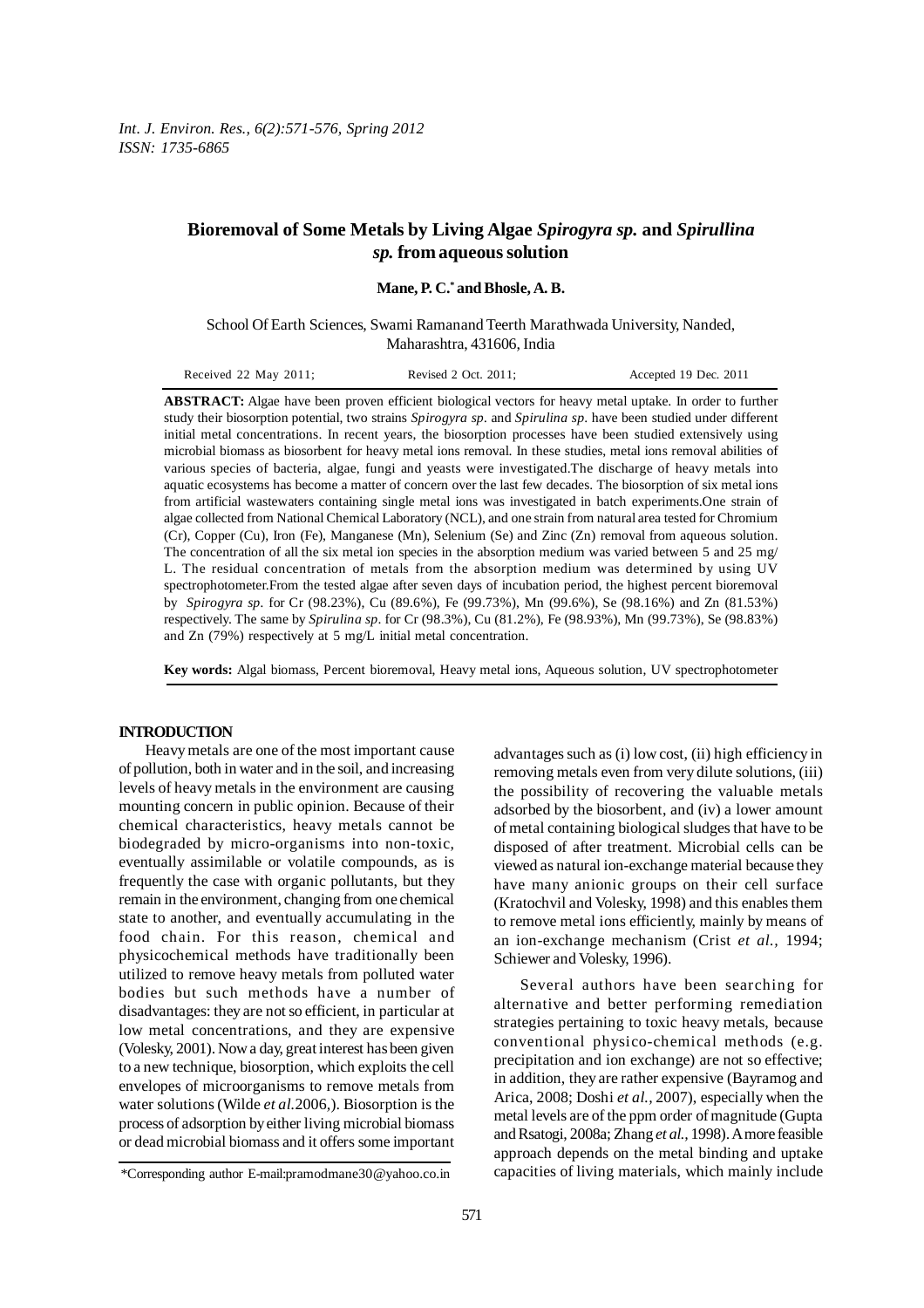microalgae (Fraile *et al.,* 2005; Leborans and Novillo, 1992; Rollemberg *et al.,* 1999; Solisio *et al.,* 2008). Use of microbial biomass to remove toxic heavy metals has become relatively popular, owing to its high adsorbing capacity and low cost. Additionally, metals removed by adsorption onto the cell surface, may be successfully recovered, after desorption brought about by chemical agents. (Costa and Franca, 1998) reported that a 10.0 g/l EDTA solution could totally recover the Cd previously removed by adsorption onto the cell walls of the microalga *Tetraselmis chuii*, whereas (Gupta and Rastogi, 2008b) obtained 85 and 80% recoveries of Cd ions from *Oedogonium sp.* biomass, when HCl or EDTA are used as desorbing agents, respectively.

Many investigations have been carried out for biosorption of heavy metals by the other important divisions of algae Green algae (*Chlorophyta*) and Red algae (*Rhodophyta*) (Handy, 2000). The effects of several factors such as *pH*, initial metal concentration and contact time were analyzed. Green algae *Cladophora fascicularis* was to be an effective and economical biosorbent material for the removal of heavy metal ions (Dend *et al.,* 2006).

In the present study, the biosorption of heavy metal ions such as Cr, Cu, Fe, Mn, Se and Zn by fresh water algae *Spirogyra sp.* and *Spirulina sp.* was investigated. The effect of initial metal concentration was studied.

## **MATERIALS & METHODS**

The starting culture was obtained from the National Chemical Laboratory (NCL), Pune. *Spirulina sp.* in log phase used in the experiment was inoculated in the Spirulina medium and the *Spirogyra sp.* isolates were inoculated in modified Bold's basal medium, for mass multiplication. The medium was sterilized by autoclaving at 121°C for 15 minutes. Medium was stored at 4°C until inoculated. Culture was grown in liquid media in 2 L glass Erlenmeyer flasks and incubated at  $25^{\circ}$ C in a growth chamber with a light and dark cycle of 8 h and 16 h and  $3000 - 3500$  lux, light intensity provided by cool white day light fluorescent tube lamps. Algal metal bioremoval was assayed by exposing the strains of *Spirulina sp.* and *Spirogyra sp.* to various metals concentrations, in triplicate. Defined aliquots of each metal stock solution were added to 90 mL of algal culture in a 250 mL conical flask separately, in order to obtain the desired final concentrations i.e. 5, 10, 15, 20 and 25 mg/L. The conical flasks were stoppered with a cotton wool bung and incubated for seven days. The total concentration of all the metals removed by micro algal cells was calculated as the difference between the initial and the remaining metal concentration in the supernatant.

Replicated blank controls, containing culture medium plus metal at each concentration tested, were considered; all the metal concentration remained stable in those flasks for the time frame of each experiment, so no redox reaction or adsorption onto the vessel walls took place to any measurable extent.

The bioremoval efficiency (R) of the algae was calculated by the following formula.

$$
R(\%) = \frac{(Ci - Ce)}{Ci}100
$$

Where,  $R = Bioremoval efficiency (%); C = initial$ concentration of metals in aqueous solution (mg/L);  $C_e$  = equilibrium concentration of metals in aqueous solution (mg/L).

After completion of incubation period, 10 mL sample was drawn from the flask, centrifuged at 5000 rpm for 15 minutes and then the supernatant was filtered through filter paper. The filtrate was analyzed for residual metal in the solution by UV Spectrophotometer. Chromium was analyzed by s-Diphenylcarbazide method, copper by Neocuproine, Iron by Thiocyanate, Manganese by Persulphate, selenium by 3-3'Diamino Benzidine and zinc by Dithiozone methods.

#### **RESULTS & DISCUSSION**

In the present study the bioremoval characteristics of the algal strain *Spirulina sp.* and *Spirogyra sp.* were examined with regard to as Cr, Cu, Fe, Mn, Se and Zn ions from aqueous solution.The residual concentrations of respective metals after seven days of incubation period with *Spirulina sp.* and *Spirogyra sp.* is given in Table 1 & 2 respectively. It was observed that the metal removal is highly dependent on metal concentration system. Cr, Fe, Mn and Se removal capacity by *Spirulina sp.* is high as compared to Cu and Zn at lower initial metal concentration (5 mg/L). The same in case of *Spirogyra sp.* revealed that with Cr, Fe, Mn and Se removal of Cu is also good as compared to its removal by *Spirulina sp.*

Within all the tested metals the bioremoval capacity for Cr, Cu, Fe, Mn, Se and Zn was highest [98.30%, 81.20%, 98.93%, 99.73%, 98.83% and 79.00%] respectively at initial concentration 5 mg/L after seven days of incubation period by *Spirulina sp.* as shown in Fig. 1.

The same by *Spirogyra sp.* for Cr, Cu, Fe, Mn, Se and Zn was highest [98.23%, 89.60%, 99.73%, 99.60%, 98.16% and 81.53%] respectively at initial concentration 5 mg/L after seven days of incubation period as shown in Fig. 2.

In order to simplify the ability of each alga to remove each heavy metals, we converted % removal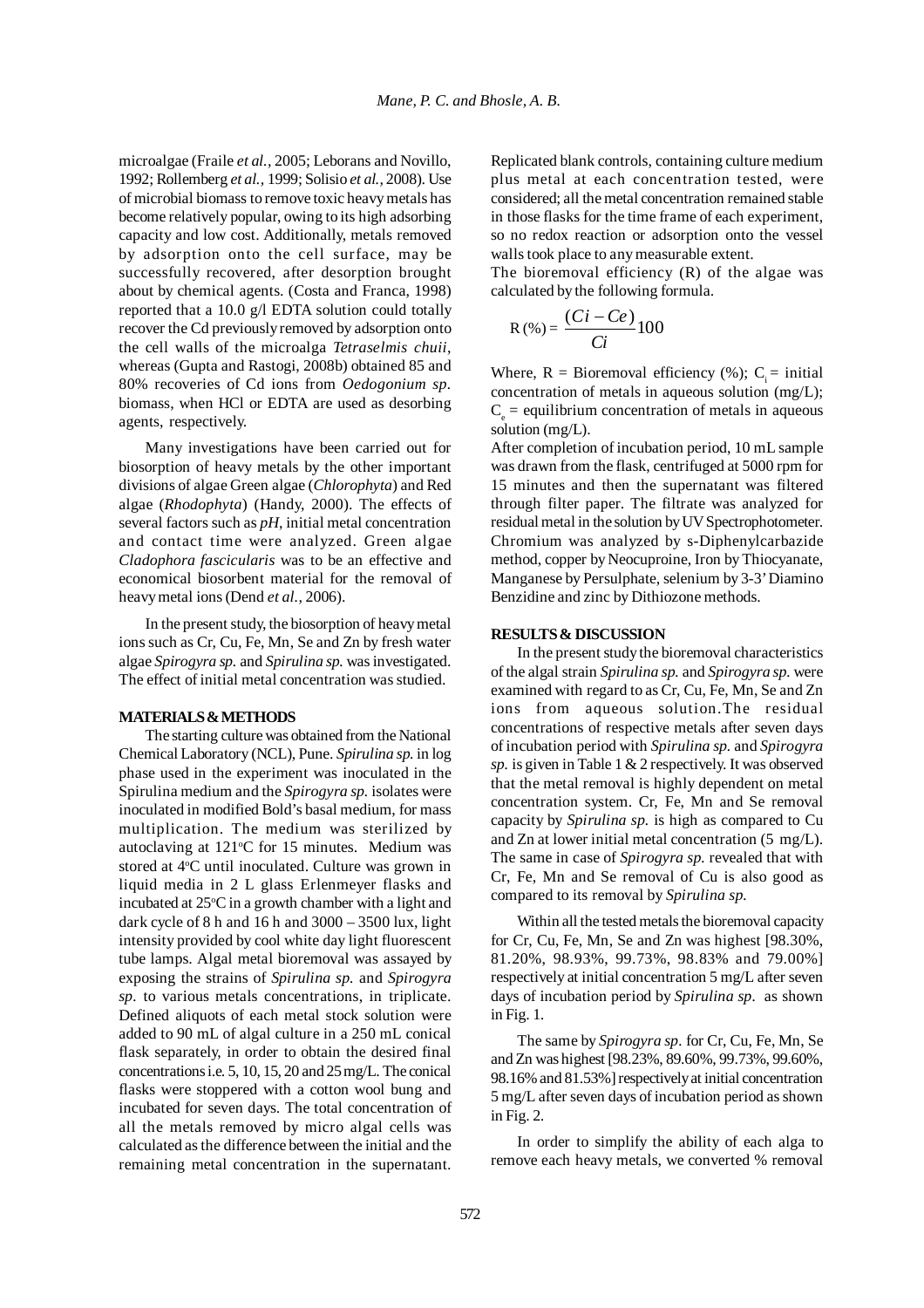|        | M etal Concentrations $[mg/L]$ |                    |                    |                    |                    |  |  |  |  |
|--------|--------------------------------|--------------------|--------------------|--------------------|--------------------|--|--|--|--|
| Metals | 5                              | 10                 |                    | 20                 | 25                 |  |  |  |  |
| Cr     | $0.085 \pm 0.0030$             | $2.120 \pm 0.0655$ | $4.843 \pm 0.0251$ | $12.12 \pm 0.0450$ | $19.38 \pm 0.0264$ |  |  |  |  |
| Cu     | $0.940 \pm 0.0300$             | $2.253 + 0.0208$   | $4.846 \pm 0.0251$ | $7.746 \pm 0.0251$ | $14.06 \pm 0.1216$ |  |  |  |  |
| Fe     | $0.053 + 0.0057$               | $0.616 \pm 0.0152$ | $1.766 \pm 0.0251$ | $4.650 + 0.0264$   | $8.870 \pm 0.0300$ |  |  |  |  |
| Mn     | $0.013 + 0.0057$               | $0.583 \pm 0.0351$ | $2.426 \pm 0.0251$ | $6.876 \pm 0.0321$ | $10.97 \pm 0.0208$ |  |  |  |  |
| S e    | $0.058 \pm 0.0020$             | $2.823 \pm 0.0152$ | $6.886 \pm 0.0152$ | $12.04 \pm 0.0321$ | $18.38 \pm 0.0200$ |  |  |  |  |
| Zn     | $1.050 \pm 0.0173$             | $2.916 \pm 0.0208$ | $5.166 \pm 0.1527$ | $8.323 \pm 0.0251$ | $14.25 \pm 0.0057$ |  |  |  |  |

**Table 1. Residual concentration of metals in the medium after seven days of incubation period with** *Spirulina sp*

**Table 2. Residual concentration of metals in the medium after seven days of incubation period with** *Spirogyra sp*

|           | Metal Concentrations [mg/L] |                    |                    |                    |                    |  |  |  |  |
|-----------|-----------------------------|--------------------|--------------------|--------------------|--------------------|--|--|--|--|
| Metals    | 5<br>10                     |                    | 15                 | 20                 | 25                 |  |  |  |  |
| Cr        | $0.088 \pm 0.0050$          | $2.153 + 0.0404$   | $4.486 \pm 0.0850$ | $7.920 \pm 0.0600$ | $13.87 \pm 0.0500$ |  |  |  |  |
| Cu        | $0.520 \pm 0.0300$          | $1.836 + 0.0404$   | $3.703 + 0.0321$   | $7.330 + 0.3637$   | $12.48 \pm 0.0208$ |  |  |  |  |
| Fe        | $0.013 \pm 0.0057$          | $0.463 \pm 0.0115$ | $1.416 \pm 0.0152$ | $4.150 \pm 0.0264$ | $8.303 \pm 0.0152$ |  |  |  |  |
| Mn        | $0.020 \pm 0.0100$          | $0.583 + 0.0115$   | $2.200 \pm 0.0300$ | $6.966 \pm 0.0321$ | $11.38 \pm 0.0152$ |  |  |  |  |
| <b>Se</b> | $0.091 \pm 0.0020$          | $2.966 \pm 0.0251$ | $6.933 \pm 0.0208$ | $12.30 \pm 0.0200$ | $19.41 \pm 0.0251$ |  |  |  |  |
| Zn        | $0.923 + 0.0251$            | $2.313 \pm 0.0115$ | $5.130 \pm 0.0264$ | $8.423 + 0.0404$   | $14.21 \pm 0.0152$ |  |  |  |  |



**Fig. 1. Percent bioremoval of metals by** *Spirulina sp.* **from aqueous solution**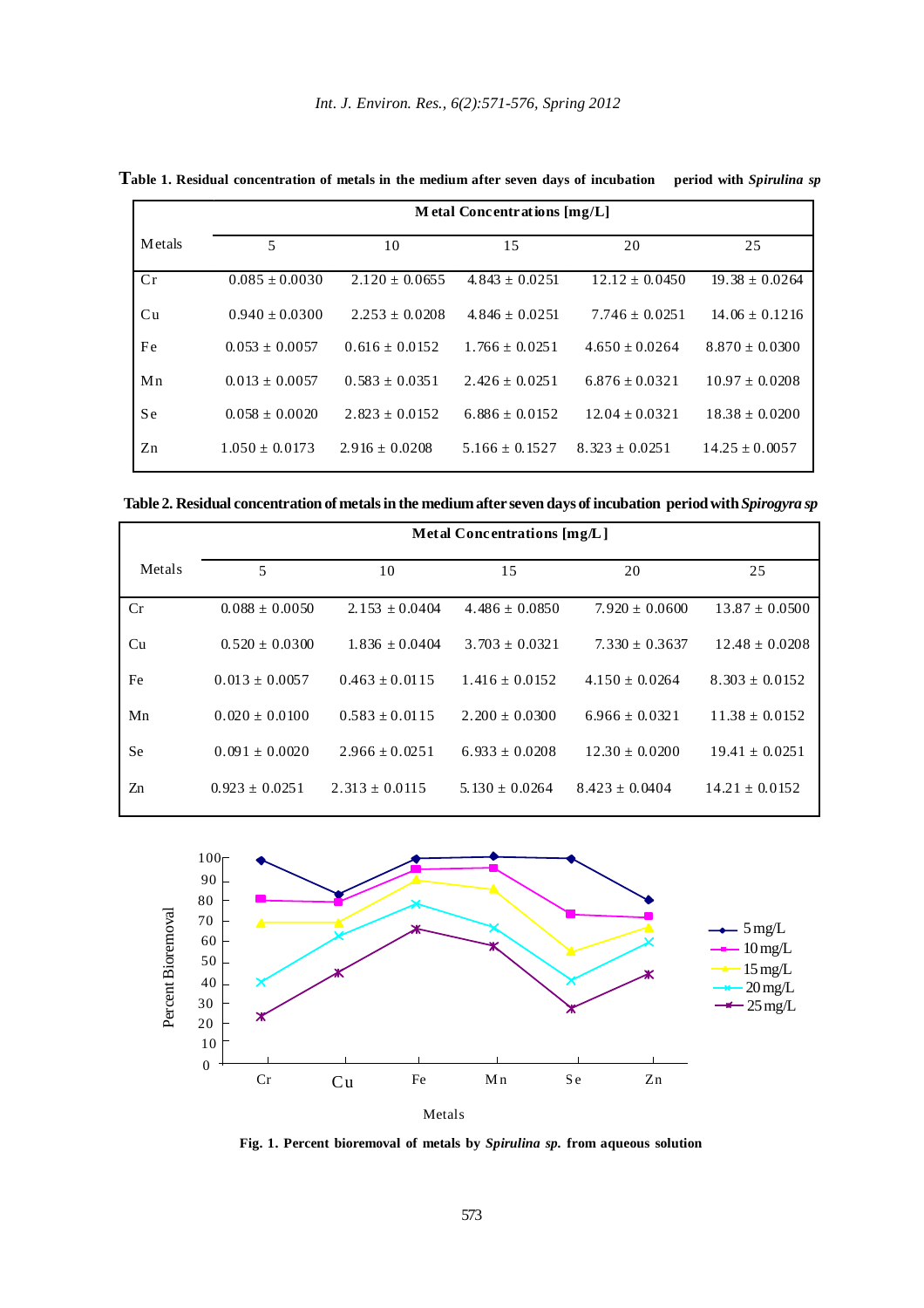

**Fig. 2. Percent bioremoval of metals by** *Spirogyra sp.* **from aqueous solution**

**Table 3. Heavy metals removal (at 5 mg/L) in aqueous solution by** *Spirogyara sp.* **and** *Spirullina sp*

| Algae             | Percent removal |      |       |       |       |       | <b>Removal index</b> |       |      |      |      |      |
|-------------------|-----------------|------|-------|-------|-------|-------|----------------------|-------|------|------|------|------|
|                   | <b>Cr</b>       | Cu   | Fe    | Mn    | S e   | Zn    | Cr                   | Cu    | Fe   | Mn   | Se   | Zn   |
| Spirogyara<br>sp. | 98.23           | 89.6 | 99.73 | 99.6  | 98.16 | 81.53 | 9.99                 | 10    | 10   | 9.98 | 9.93 | 10   |
| Spirullina<br>sp. | 98.3            | 81.2 | 98.93 | 99.73 | 98.83 | 79    | 10                   | 9.065 | 9.91 | 10   | 10   | 9.68 |

into removal index by dividing % removal by the highest % removal and multiply the value obtained by 10. This would facilitate the comparison of each heavy metal removal ability by various microalgae. Table 3 was very helpful as it clearly denotes the effectiveness of each alga in removing the each metals viz. Cr, Cu, Fe, Mn, Se and Zn from aqueous solution.

In the present investigation, both the algal strains showed highest metal removal index to all the tested metals. In general heavy metals uptake by the cells of blue green algae by adsorption followed by metabolismdependent intracellular cation intake as applicable to Zn, Cu, Cd and Zn, Cd, Al, Ni and Hg (Campbell and Smith, 1986; Johnson and Shubert, 1986; Les and Walker, 1984; Pettersson *et al.,* 1986; Shehata and Whitton, 1982; Singh and Yadava, 1985). In another studies, blue green algae had lower capacities than those found herein. For example, the blue green algae *Aphanothece halophytica* and *Spirulina platensis* could remove only 22% and 35% Pb, respectively, from battery factory effluent (Incharoensakdi and Kitjaharn,

1998; Kitjaharn and Incharoensakdi, 1992). In spite of this, we selected blue green algae to test for heavy metal adsorption because they have high growth rates and are easy to separate from solution by simple filtration.

Living algae biomass has been used for bioremediation processes of heavy metal-contaminated wastewaters, owing to its ability to remove such contaminants, either by adsorption onto the cell surface or by incorporation into the cells themselves. Two different biochemical paths can thus be followed: biosorption (or adsorption of metal ions onto the cell surface) and bioaccumulation (or absorption of metal into the cell) (Rangsayatorn *et al.,* 2002). The cell wall of microorganisms will play a crucial role as a defence mechanism—in that it is the first barrier to the uptake of toxic metals (O. zer *et al.,* 1999).

In this study, the amount of Cu removal was higher than Zn for both the algae this was explained as due to the high specificity that the active binding sites present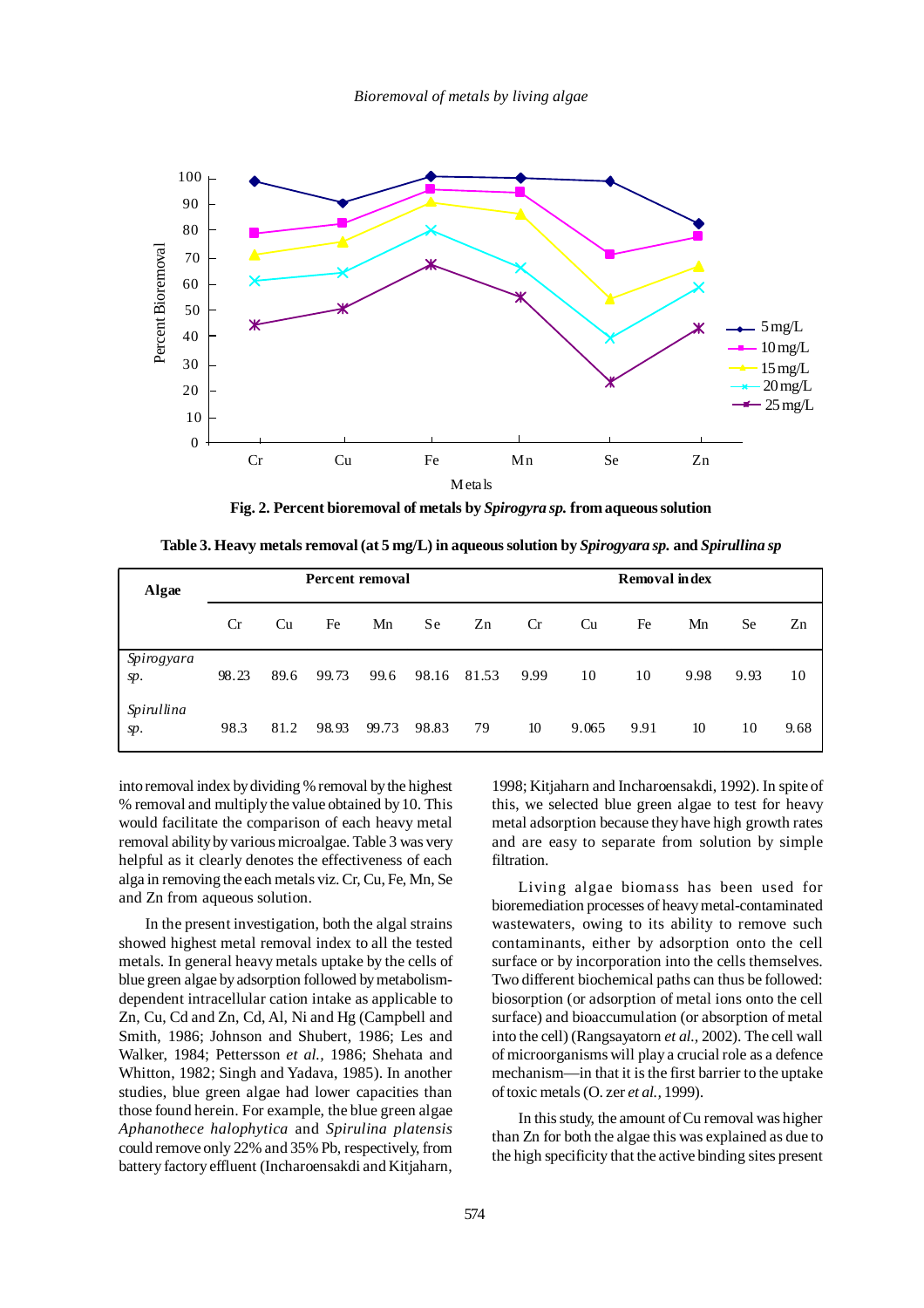on the biomass had for copper (Pradhan and Rai, 2000). Each of the metals showed different affinity toward algae. This could be due to the difference in cell wall composition and the intra group differences which cause significant differences in the type and amount of metal ion binding to them. The cell wall consists of variety of polysaccharides and proteins which offers a number of active sites capable of binding metal ions. In our study it was revealed that, in case of both the tested algae for all the metals as the initial metal concentration increases there is decrease in the metal removal capacity of the algae.

Literature reports that the accumulation of metal ions depends on external concentration of metal ions in the solution until their concentration leads to toxic effects and which leads to decreased performance of bioaccumulation (Yan and Pan, 2002). In the studied range of initial metal ions concentration this phenomenon was observed.

Our study indicates that both algae are able to remove the metals from aqueous solution at lower concentrations. At higher concentration there might be toxicity of metals which can reduce the biosorption capacity of the microorganisms. It has been described that microalgae can protect themselves against the toxicity caused by heavy metals using several mechanisms such as: exclusion mechanisms, adsorption to cell surface or intracellular accumulation some reported, in turn, that *Closterium lunula* cells did not undergo damage in the presence of  $50 \mu$ g Cu/l, owing to their ability to exclude this metal (Abd-el-Monem *et al.,* 1998; Hassler *et al.,* 2005; Omar, 2002; Yu and Kaewsarn, 1999). Because of the lack of published data regarding metal removal by *D. pleiomorphus*, results reported in others studies, with similar microalgae were chosen for the sake of comparison. Some researchers stated that small amounts of cellular Zn were observed in *Chlorella kesslerii* cells, whereas some described that Chlorella sp. accumulated intracellular the highest proportion of Zn removed from the medium, in the range 0.1–2 mg/l; (Wong and Tan, 1998).

## **CONCLUSION**

Biomass of both the algal strains of *Spirogyara sp.* and *Spirullina sp.* proves efficient towards removal of Cr, Cu, Fe, Mn, Se and Zn ions, to extents comparable to those reported for other algae, thus unfolding the potential of those strains for water and wastewater treatment processes.

### **REFERENCES**

Abd-el-Monem, H. M., Corradi, M. G. and Gorbi, G. (1998). Toxicity of copper and zinc to two strains of *Scenedesmus* *acutus* having different sensitivity to chromium. Environ. Exp. Bot., **40**, 59–66.

Bayramog˘lu, G. and Arica, M. Y. (2008). Removal of heavy mercury[II], cadmium<sup>[II]</sup> and zinc<sup>[II]</sup> metal ions by live and heat inactivated Lentinus edodes pellets. Chem. Eng. J., **143**, 133–140.

Campbell, P. M. and Smith, G. D. (1986). Transport and accumulation of nikel ions in the cyanobacterium Anabaena cylindrical. Arch. Biochem. Biophys., **244**, 470-77.

Costa, A. C. A. and Franca, F. P. (1998). The behaviour of the microalgae Tetraselmis chuii in cadmium-contaminated solutions. Aquacult. Int., **6**, 57–66.

Crist, D. R., Crist, R. H., Martin, R. and Watson, J. R. (1994). Ion exchange systems in proton–metal reactions with algal cell walls FEMS. Microbiol. Rev., **14**, 309–314.

Dend, L., Y. Su. and H. Su. (2006). Biosorption of copper [II] and lead [II] from aqueous solutions by nonliving green algae Cladophora fascicularis: equilibrium, kinetics and environmental effects. Chemistry and Materials Sci., **12**, 267–277.

Doshi, H., Ray, A. and Kothari I. L. (2007). Bioremediation potential of live and dead Spirulina: spectroscopic, kinetics and SEM studies. Biotechnol. Bioeng., **96**, 1051–1063.

Fraile, A., Penche, S., Gonza´lez, F., Bla´zquez, M. L., Mun˜oz, J. A. and Ballester, A. (2005). Biosorption of copper, zinc, cadmium and nickel by Chlorella vulgaris. Chem. Ecol., **21**, 61–75.

Gupta, V. K. and Rastogi, A. (2008a). Biosorption of lead from aqueous solutions by green algae Spirogyra species: kinetics and equilibrium studies. J. Hazard. Mater. **152**, 407– 414.

Gupta, V. K. and Rastogi, A. (2008b). Equilibrium and kinetic modelling of cadmium [II] biosorption by nonliving algal biomass Oedogonium sp. from aqueous phase. J. Hazard. Matter., **153**, 759–766.

Handy, A**. (**2000**)**. Removal of Pb2+ by biomass of marine algae. Current Microbiology, **41**, 232–243.

Hassler, C. S., Behra, R. and Wilkinson, K. J. (2005). Impact of zinc acclimation on bioaccumulation and homeostasis in Chlorella kesslerii. Aquat. Toxicol., **74**, 139–149.

Incharoensakdi, A. and Kitjaharn, P. (1998). Removal of lead from aqueous solution by filamentous cyanobacterium, Spirulina platensis. J. Sci. Res. Chula. Univ., **23**, 38-44.

Johnson, P. E. and Shubert, L. E. (1986). Accumulation of mercury and other element by Spirulina (Cyanophyceae). Nutr. Rep. Int., **34**, 1063-70.

Kratochvil, D. and Volesky, B. (1998). Advances in the biosorption of heavy metals. Tib. Tech., **16**, 291–300.

Kitjaharn, P. and Incharoensakdi, A. (1992). Factors affecting the accumulation of lead by Aphanothece halophytica. J. Sci. Res. Chula. Univ., **17**, 141-7.

Leborans, G. F. and Novillo, A. (1996). Toxicity and bioaccumulation of cadmium in Olisthodiscus luteus [Raphidophyceae]. Water Res., **30**, 57–62.